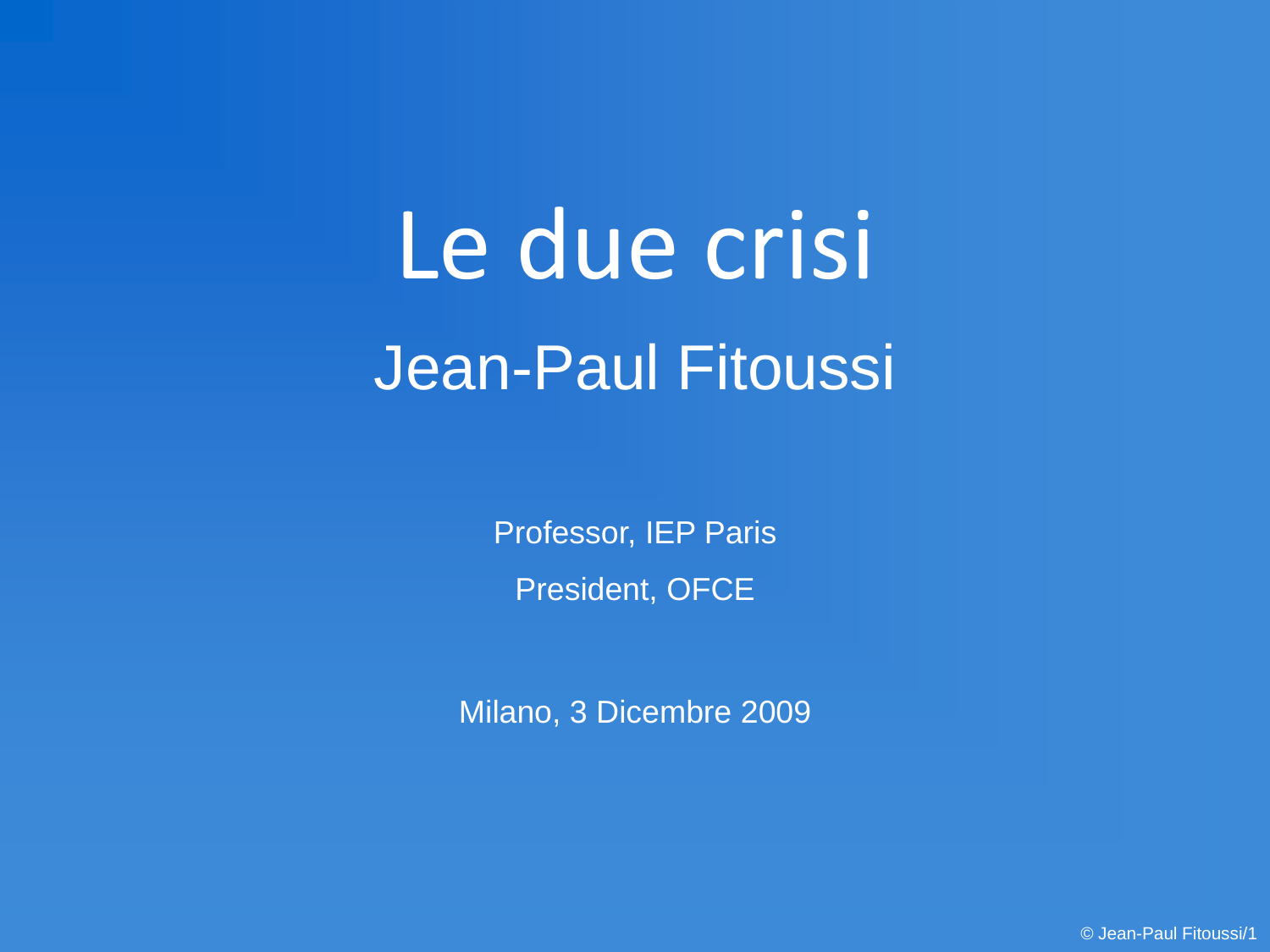I. Faits – Facts - Fatti

II. Interprétation – Interpretation – Interpretazione

III. L'altra Crisi – the other crisis – l'autre crise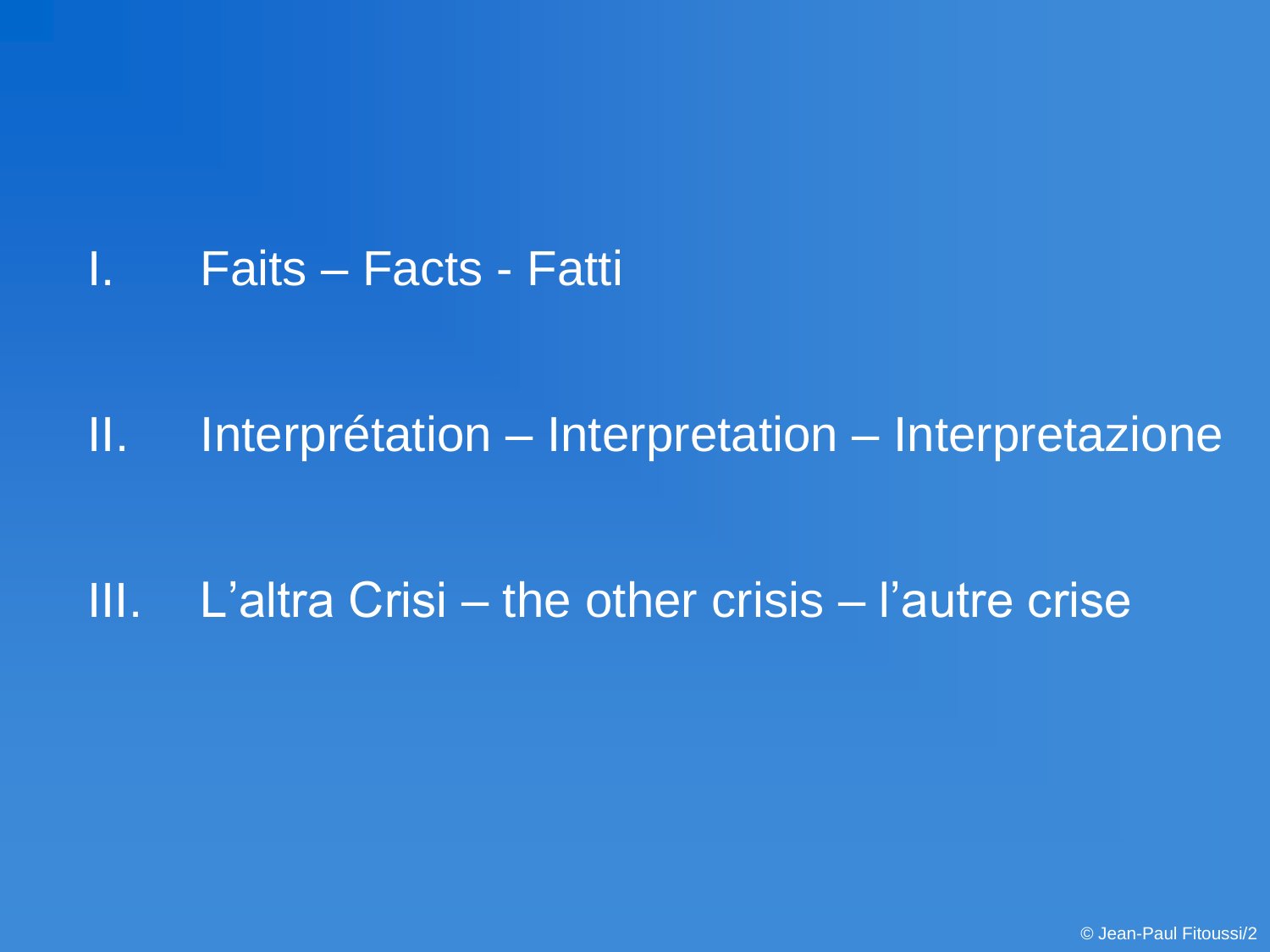# Una previsione di crescita mondiale negativa

|                       | Peso | PI in volume |        |        |
|-----------------------|------|--------------|--------|--------|
|                       |      | 2008         | 2009   | 2010   |
| Zone euro             | 16,4 | 0,6          | $-3,3$ | $-0,3$ |
| <b>Regno Unito</b>    | 3,4  | 0,7          | $-4,2$ | $-0,4$ |
| Union européenne à 27 | 23,3 | 1,1          | $-3,2$ | $-0,2$ |
| <b>Europa</b>         | 24,1 | 1,1          | $-3,1$ | $-0,1$ |
| <b>Stati Uniti</b>    | 21,8 | 1,1          | $-2,6$ | 0,1    |
| Giapone               | 6,7  | $-0,8$       | $-5,9$ | 0,3    |
| Paese industriali     | 56,3 | 0,8          | $-3,1$ | 0,0    |
| <b>Russia</b>         | 3,2  | 5,6          | $-3,0$ | 0,0    |
| Cina                  | 11,0 | 8,5          | 4,1    | 7,2    |
| Altri paesi di Asia   | 13,2 | 5,0          | 0,5    | 3,3    |
| America latina        | 7,9  | 2,4          | $-3,4$ | 0,2    |
| <b>Afrique</b>        | 3,4  | 5,4          | 3,0    | 3,5    |
| <b>Medio-Oriente</b>  | 2,5  | 6,1          | 3,0    | 3,0    |
| <b>Mondo</b>          | 100  | 2,9          | $-1,5$ | 1,5    |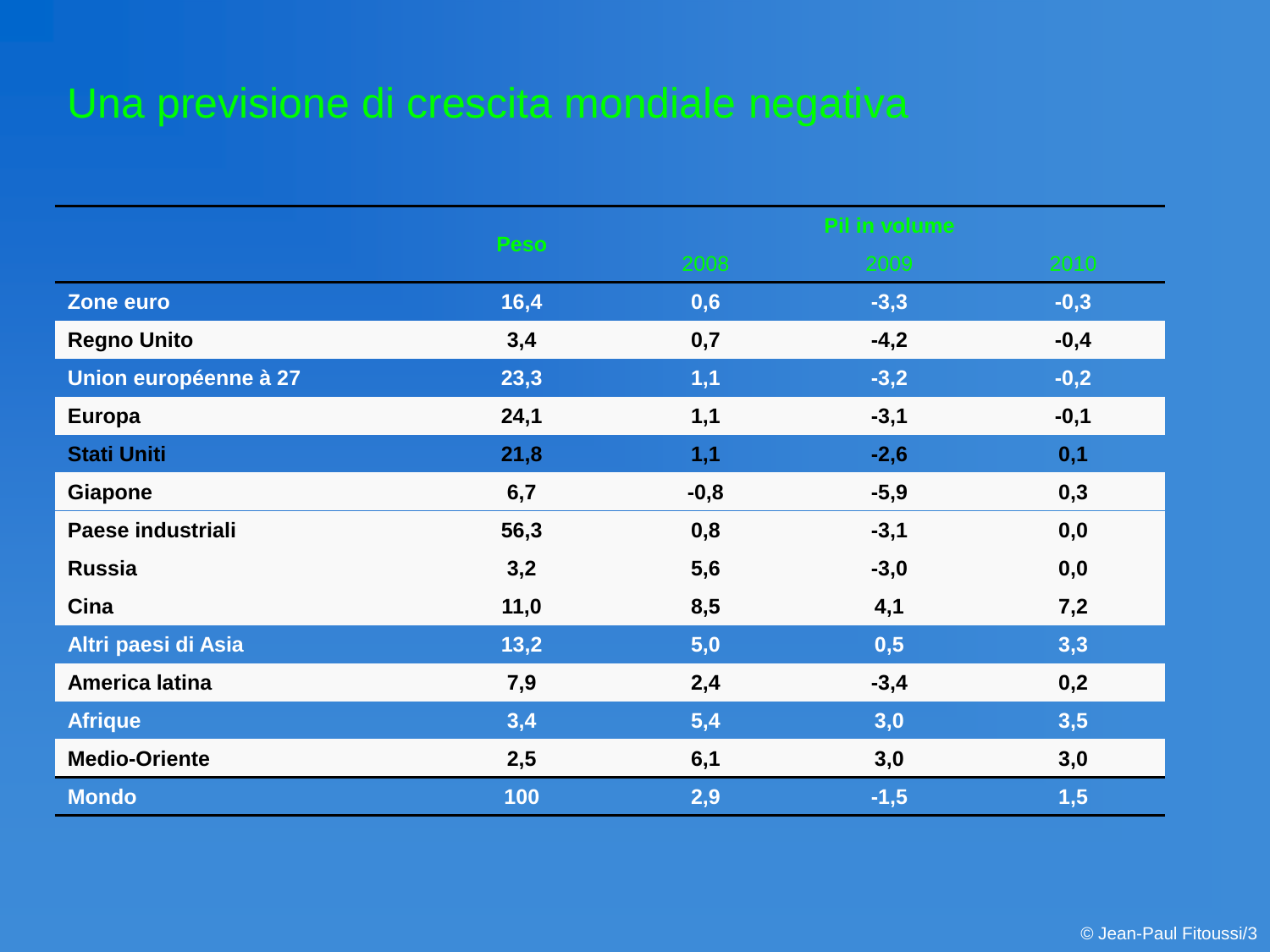# Zona Euro

|                 | Peso | Pil in volume |        |        |
|-----------------|------|---------------|--------|--------|
|                 |      | 2008          | 2009   | 2010   |
| Germania        | 4,4  | 1,0           | $-4,1$ | $-0,3$ |
| <b>Francia</b>  | 3,2  | 0,7           | $-2,3$ | $-0,2$ |
| <b>Italia</b>   | 2,8  | $-1,0$        | $-3,9$ | $-0,4$ |
| <b>Spagna</b>   | 2,1  | 1,2           | $-3,0$ | $-0,7$ |
| olanda          | 1,0  | 2,0           | $-2,9$ | 0,0    |
| <b>Belga</b>    | 0,6  | 1,1           | $-3,0$ | 0,2    |
| <b>Austria</b>  | 0,5  | 1,6           | $-1,9$ | 0,1    |
| <b>Finlanda</b> | 0,6  | 0,9           | $-2,6$ | 0,4    |
| Portugalo       | 0,4  | 0,1           | $-2,6$ | $-0,1$ |
| <b>Grecia</b>   | 0,3  | 3,2           | 0,0    | 0,4    |
| <b>Irlanda</b>  | 0,3  | $-1,1$        | $-4,0$ | $-0,1$ |
| Zona euro       | 16,4 | 0,6           | $-3,3$ | $-0,3$ |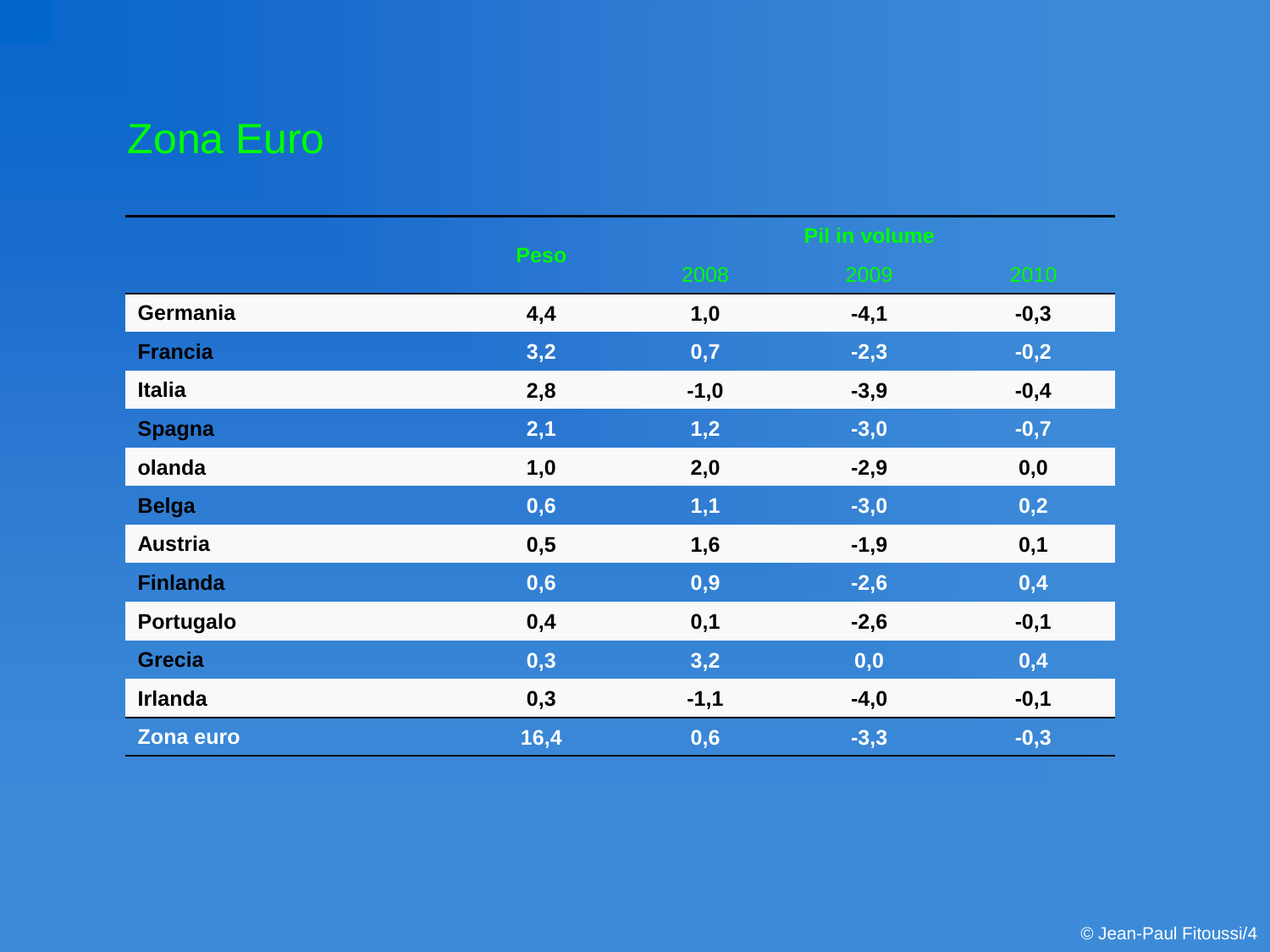# Disoccupazione

| <b>Disoccupazion</b><br>e.<br>(eurostat) | Numeri,<br>var. anno | Numeri,<br>var. mese | Tasso,<br>var. anno | Tasso,<br>var. nese |
|------------------------------------------|----------------------|----------------------|---------------------|---------------------|
| <b>Stati Uniti</b>                       | 4 9 8 3              | 669                  | 3.3                 | 0.4                 |
| <b>Regno Unito</b>                       | 451                  | 52                   | 1.4                 | 0.2                 |
| <b>Giappone</b>                          | 330                  | 103                  | 0.5                 | 0.1                 |
| <b>UE27</b>                              | 3019                 | 439                  | 1.3                 | 0.4                 |

|                    | <b>Produzione</b><br><b>industriale</b> | <b>Immatriculazioni</b><br>véh, part. | Commercio<br><b>Detaglio</b> | fiducial<br>famiglie: |
|--------------------|-----------------------------------------|---------------------------------------|------------------------------|-----------------------|
| <b>Stati Uniti</b> | $-11.9%$                                | $-37.6%$                              | $-10.2%$                     | $-2.9%$               |
| <b>Regno Unito</b> | $-11.4%$                                | $-21.7%$                              | 3.6%                         | $-5.8%$               |
| <b>Giappone</b>    | $-36.6%$                                | $-29.2%$                              | $-2.2%$                      | $-7.5%$               |
| <b>UE27</b>        | $-7.2%$                                 | $-17.6%$                              | $-0.5%$                      | $-6.6%$               |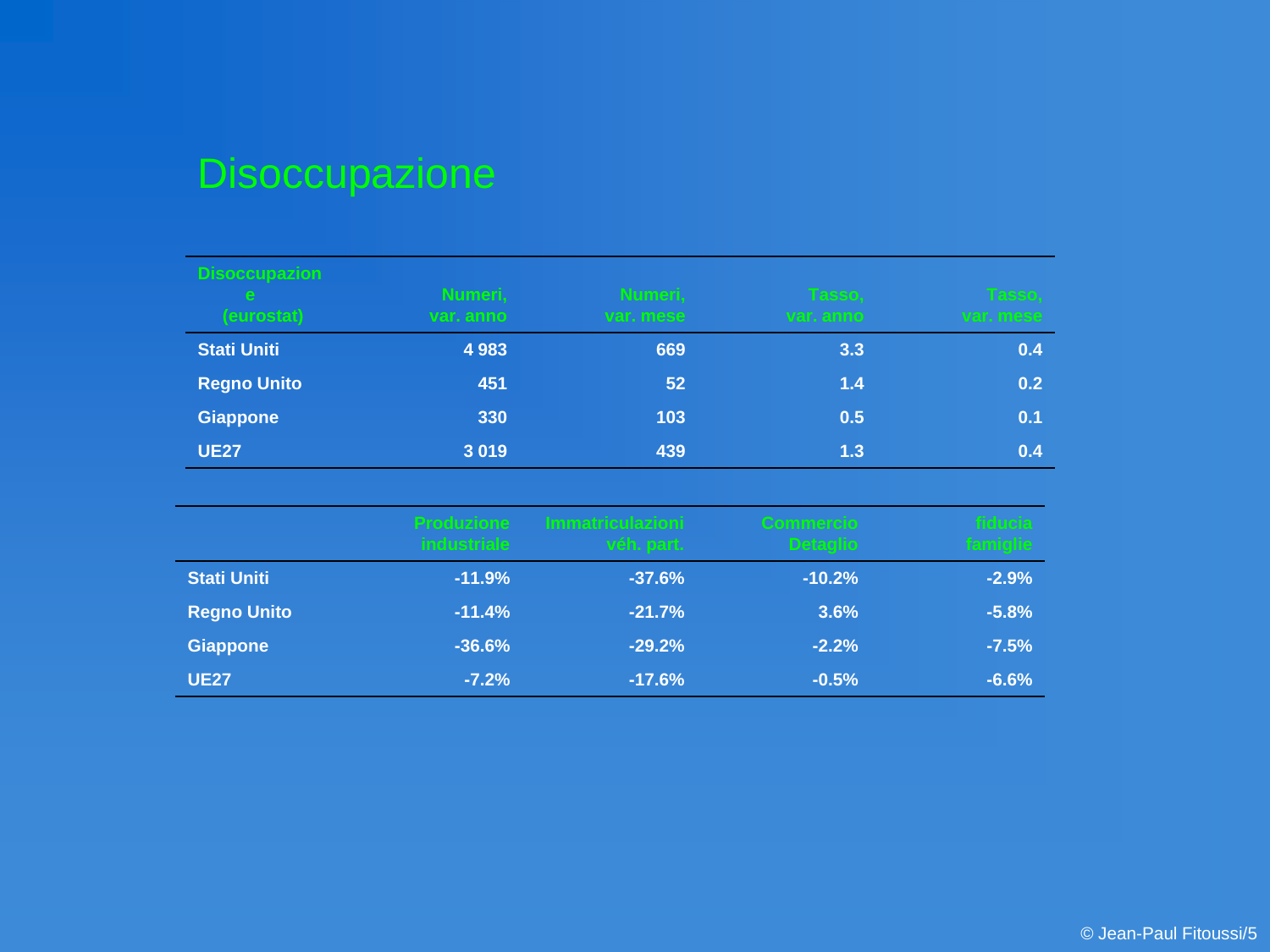#### Quale equilibrio per la capitalisazione mondiale ?

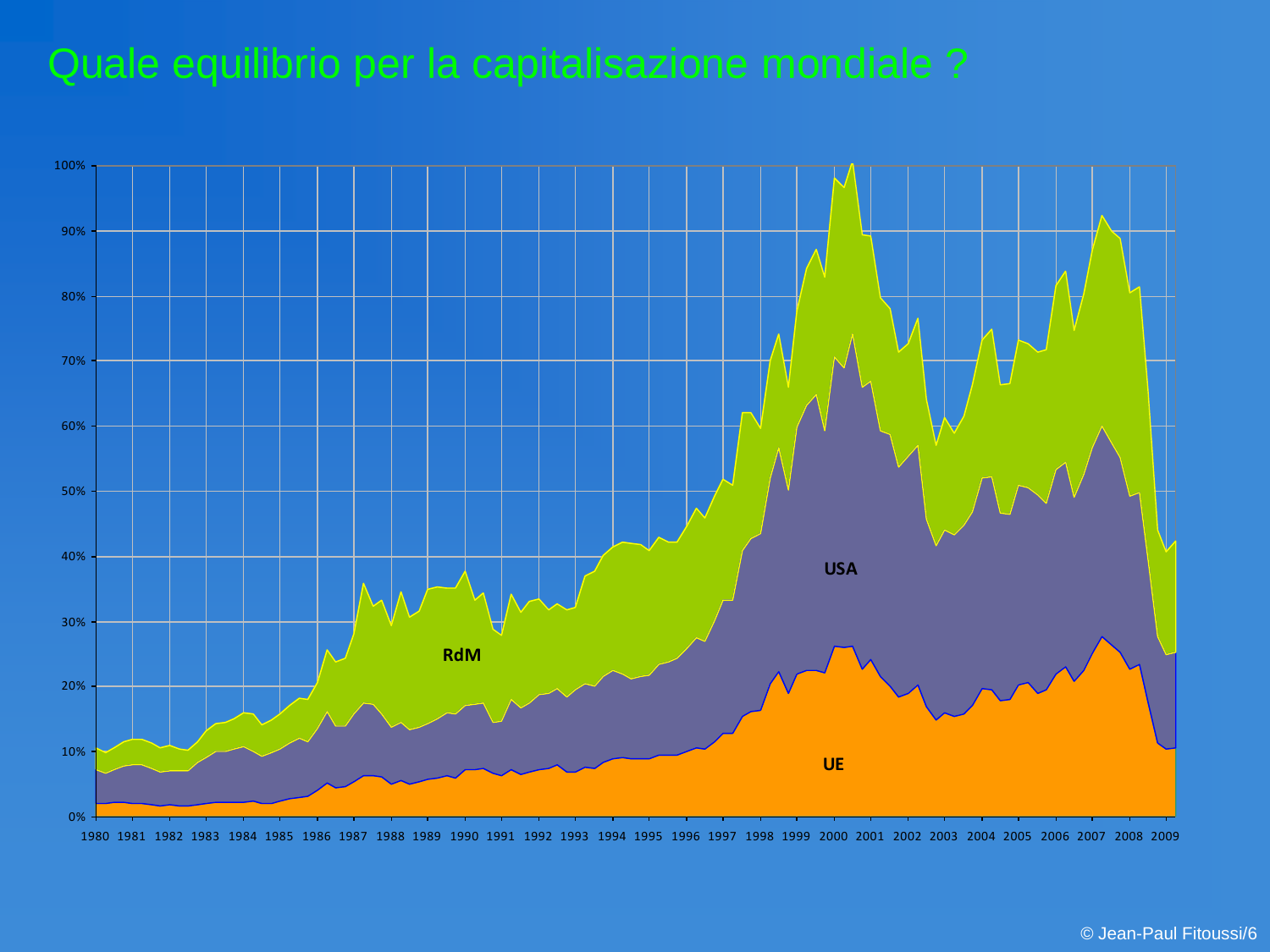#### L'andamento recente delle borse non cambia molto

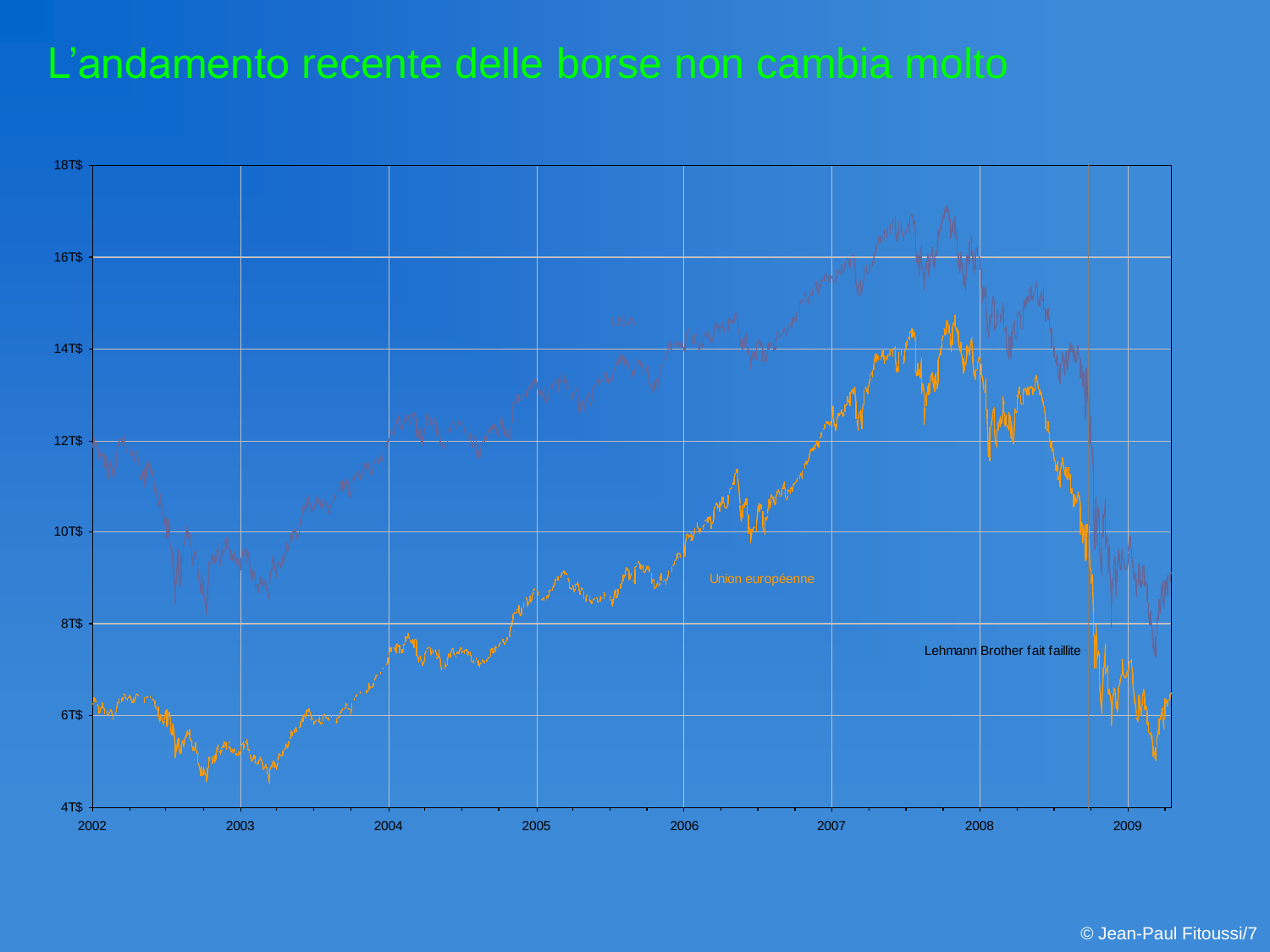## il tasso delle obligazione BBB supera10%

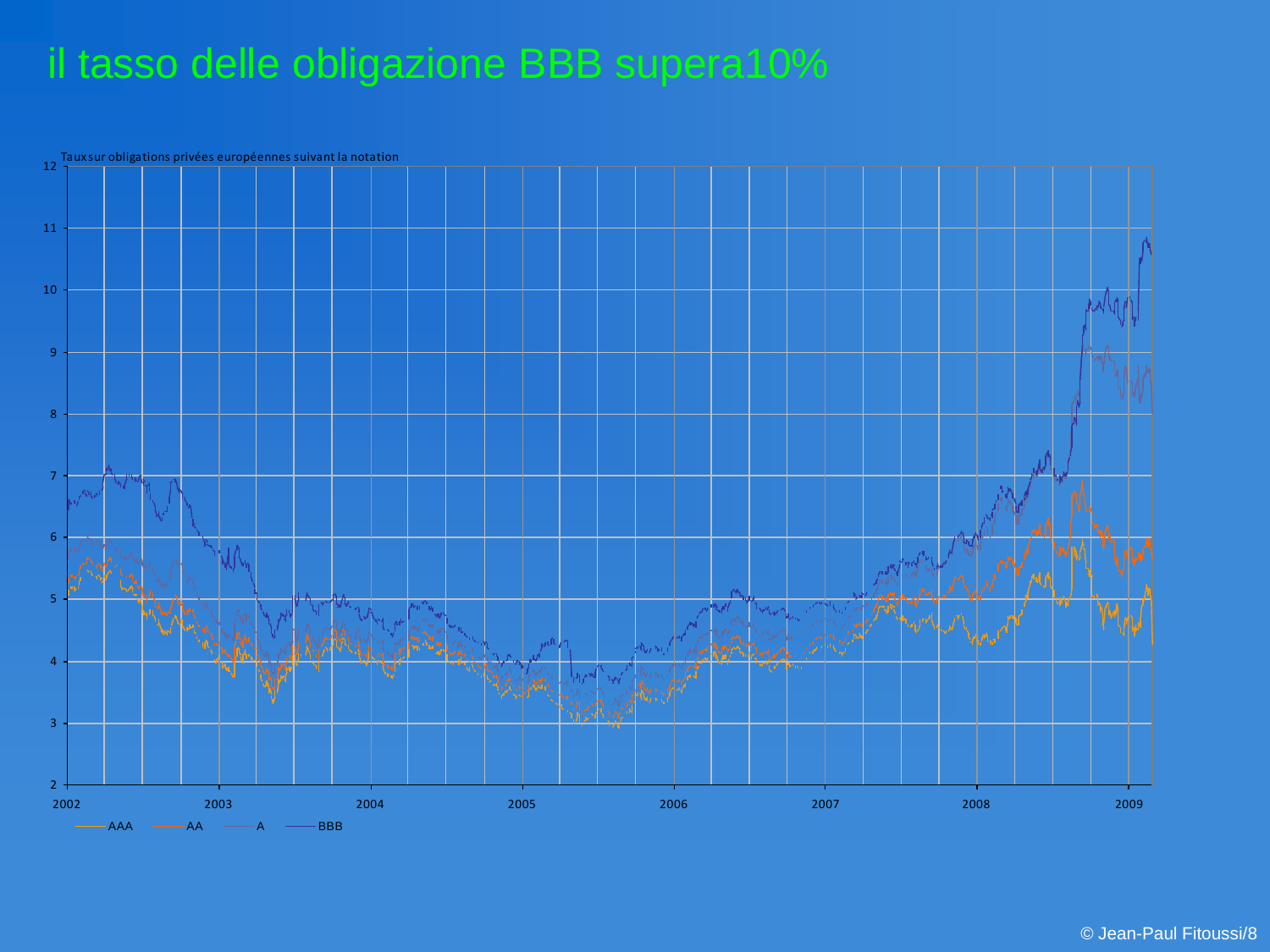#### le notazione vanno giù

-25 -20 -15 -10 -5 0 5 10 15 1997 1998 1999 2000 2001 2002 2003 2004 2005 2006 2007 2008 2009 USA Union Européenne ....... Monde

**Solde augmentation/diminution des notations obligations privées Moody's**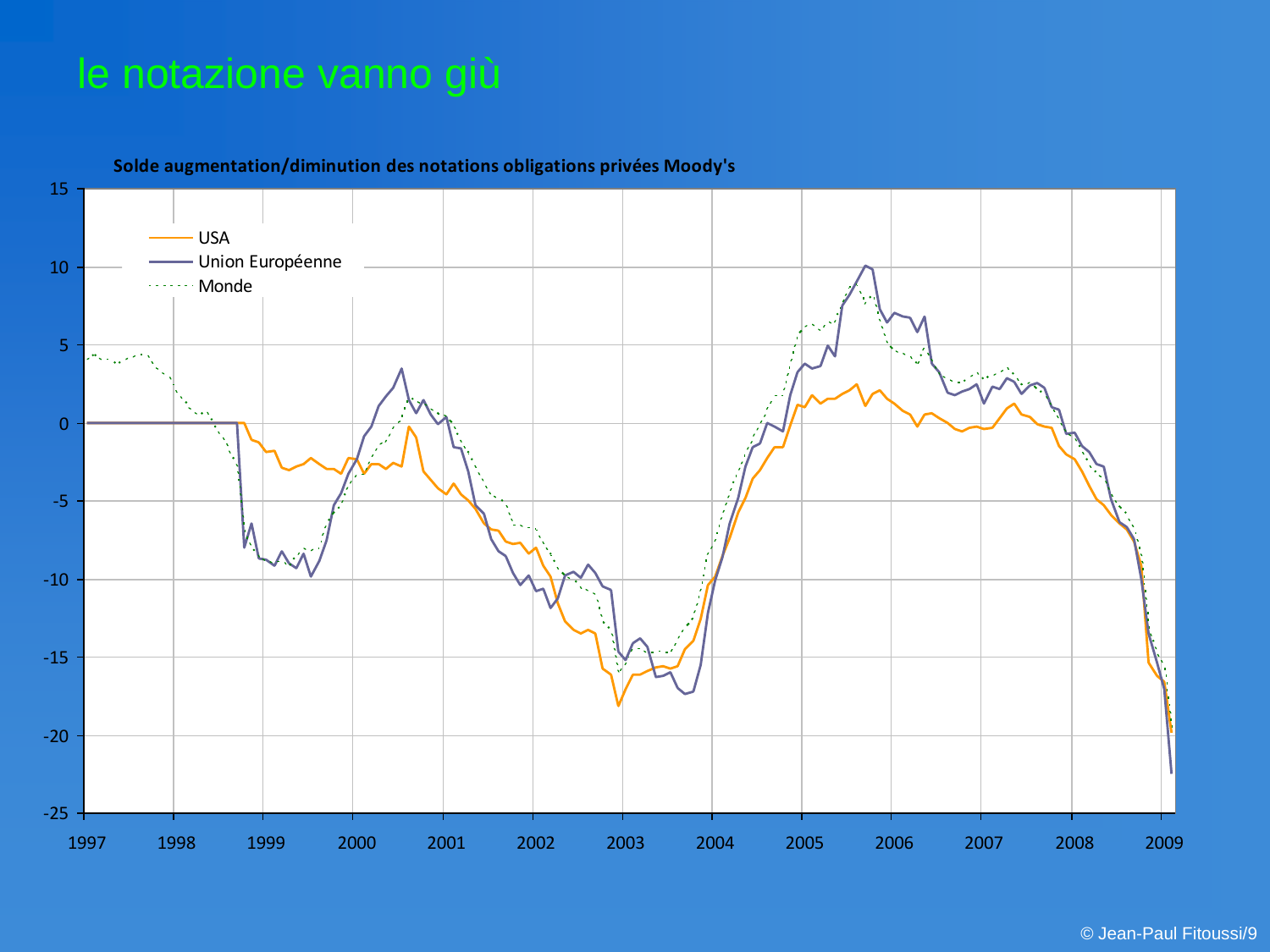## Una più grande inerzia della Francia

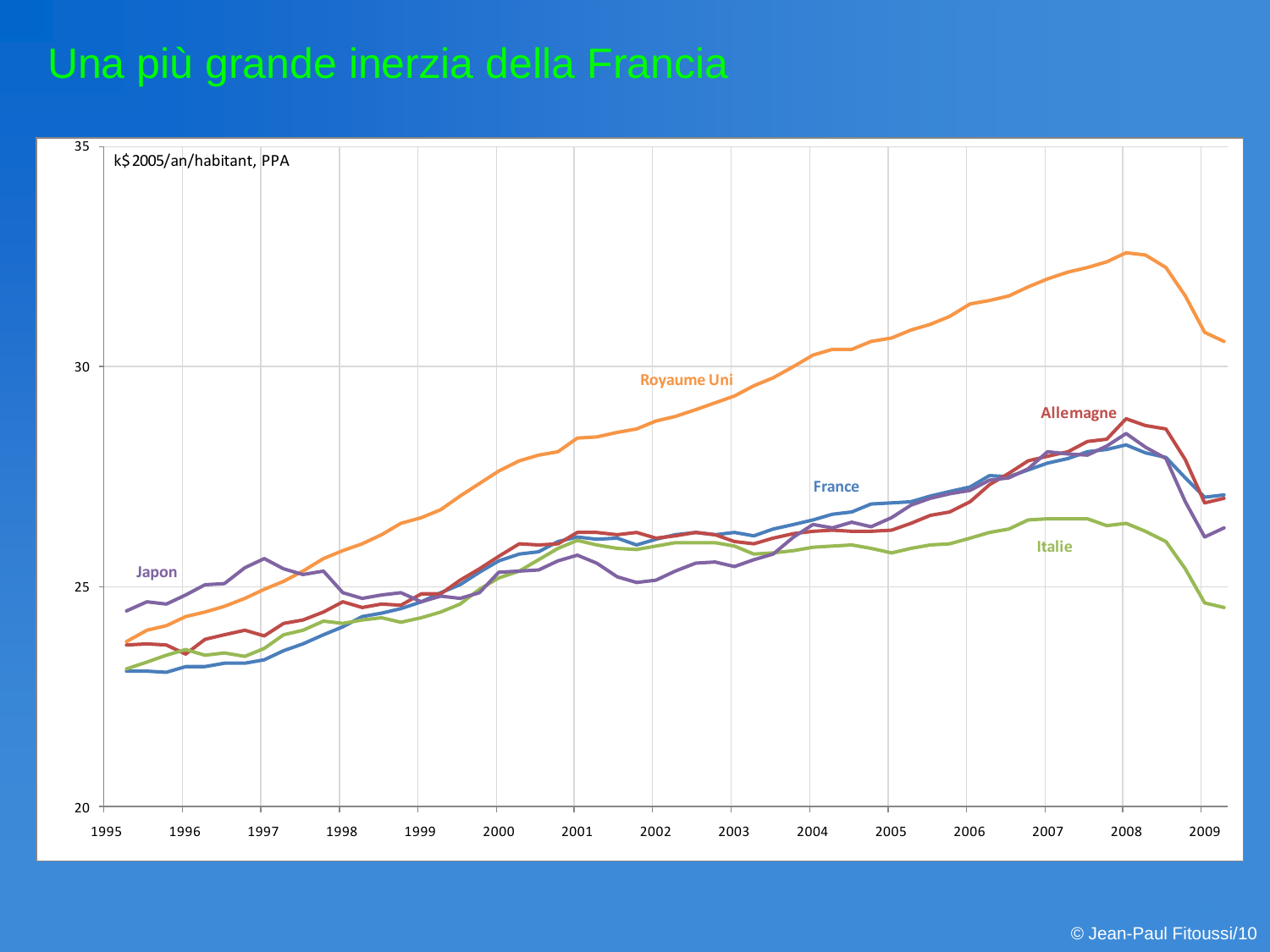#### Pil per testa

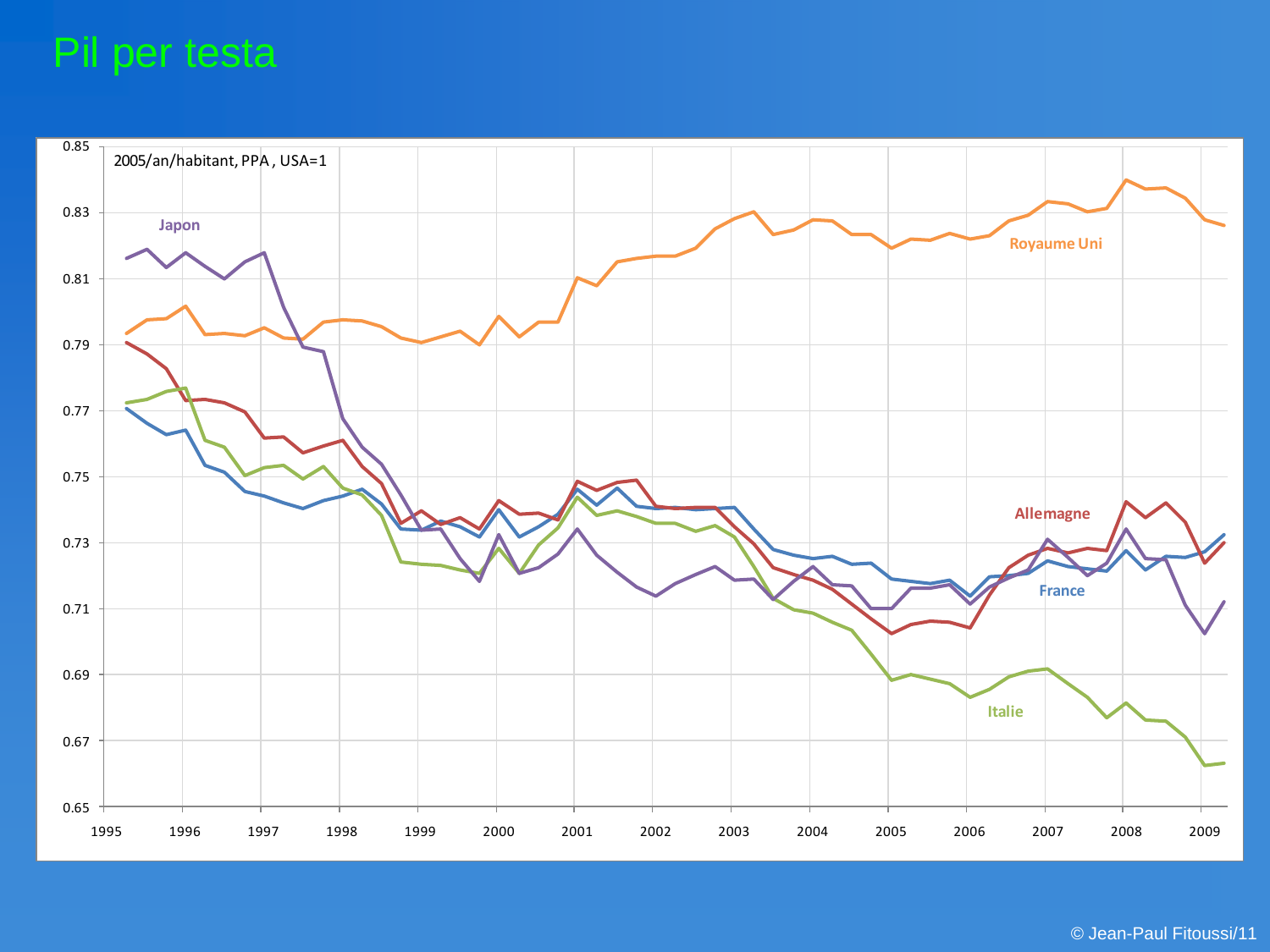#### Le primo trimestre 2009 est peggio delle aspettative!

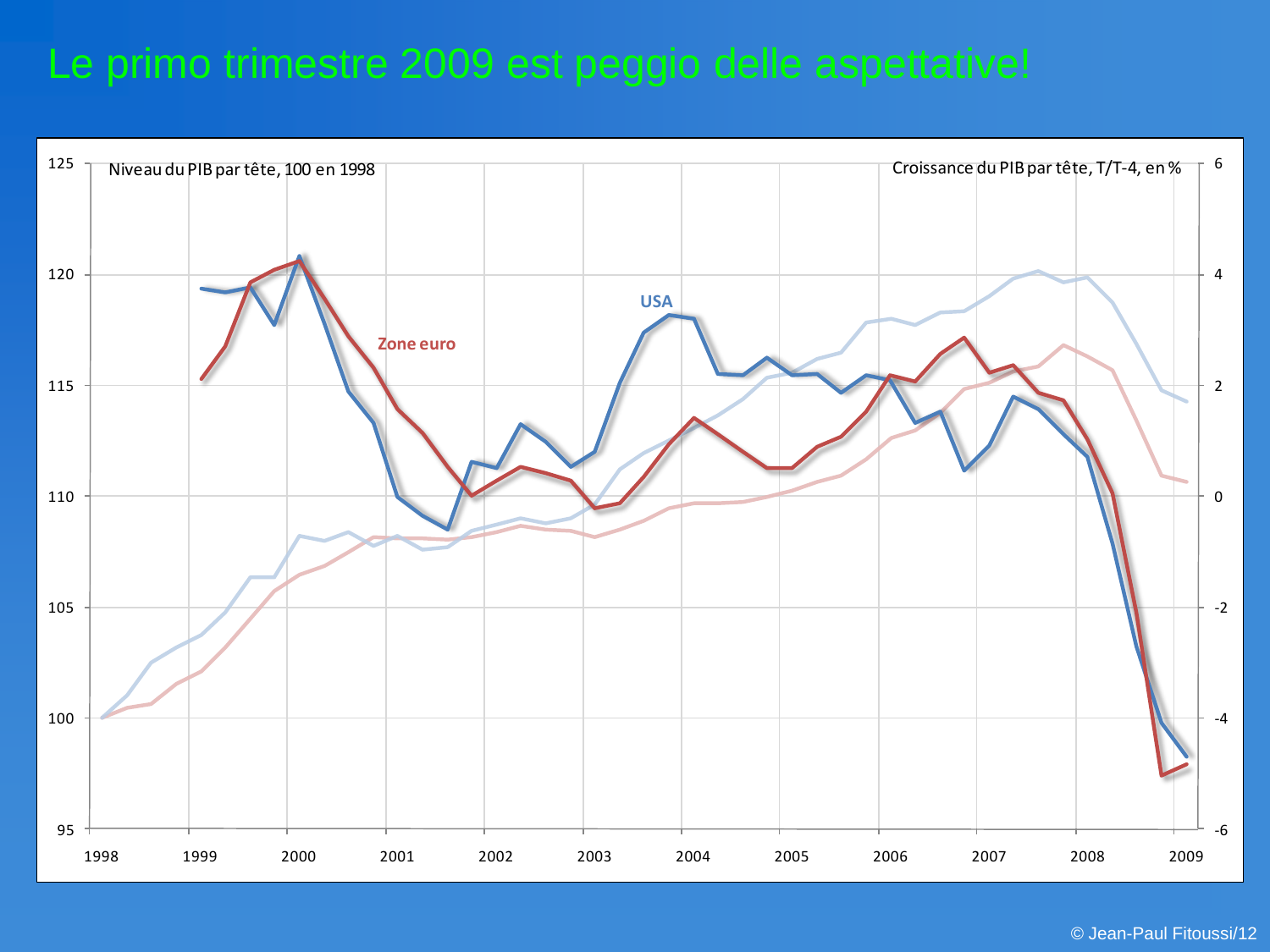## II. Interprétation – Interpretation – Interpretazione

II.1. Inégalités – Inequalities – Disuguaglianze

II.2. Déséquilibres globaux – Global Imbalances – Squilibri Globali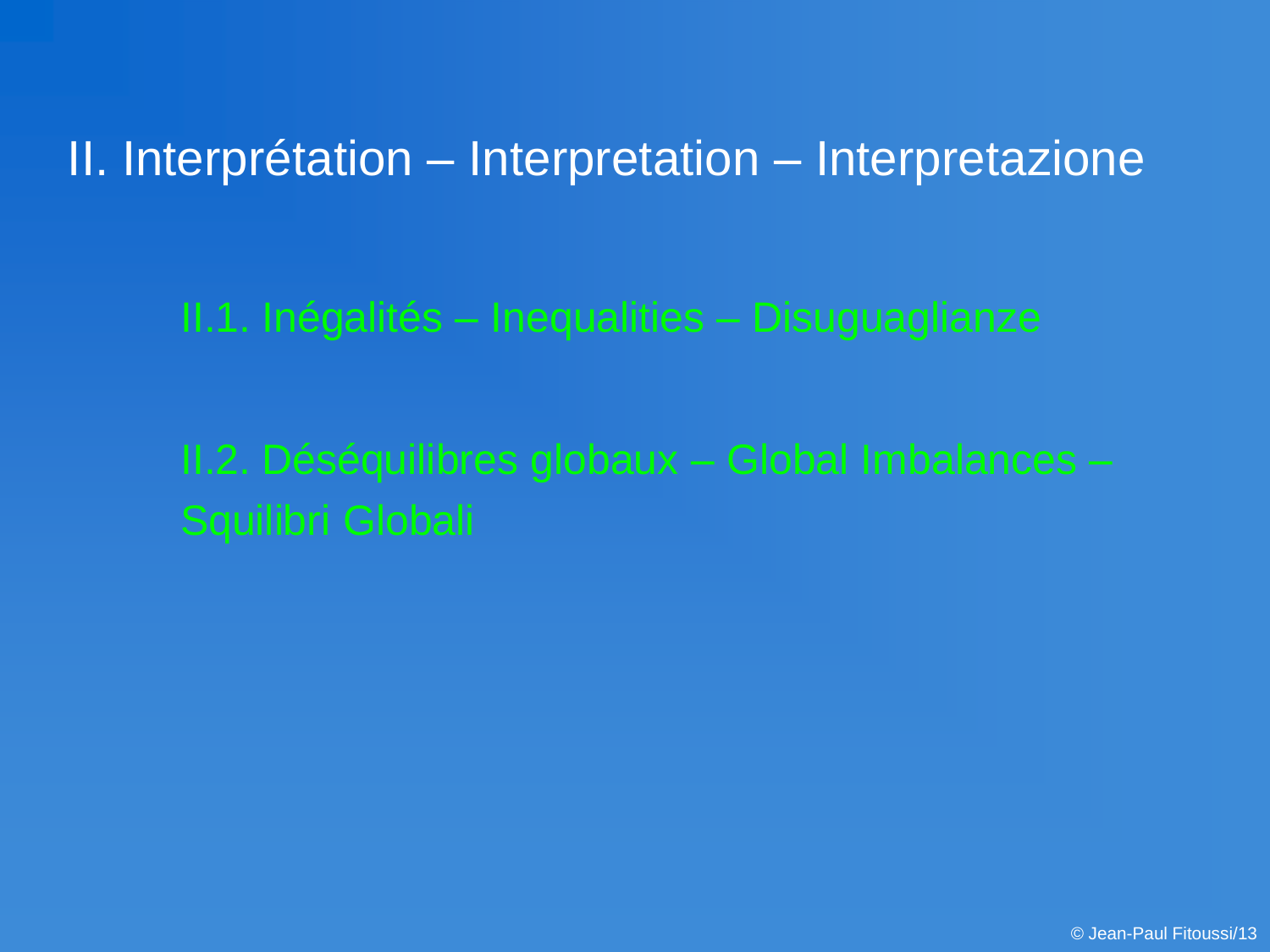## II. Interprétation – Interpretation – Interpretazione

#### II.1. Inégalités – Inequalities – Disuguaglianze

In a nutshell the story can be told the following way: at the outset there is an increase in inequalities which depressed aggregate demand and prompted monetary policy to react by maintaining a low level of interest rate which itself allowed mainly private debt to increase beyond sustainable levels. On the other hand the search for high-return investment by those who benefited from the increase in inequalities led to the emergence of bubbles which gave the impression that asset prices were high enough to allow for such a level of debt. Net wealth was thus overvaluated. The crisis revealed itself when the bubbles exploded, and net wealth returned to normal level.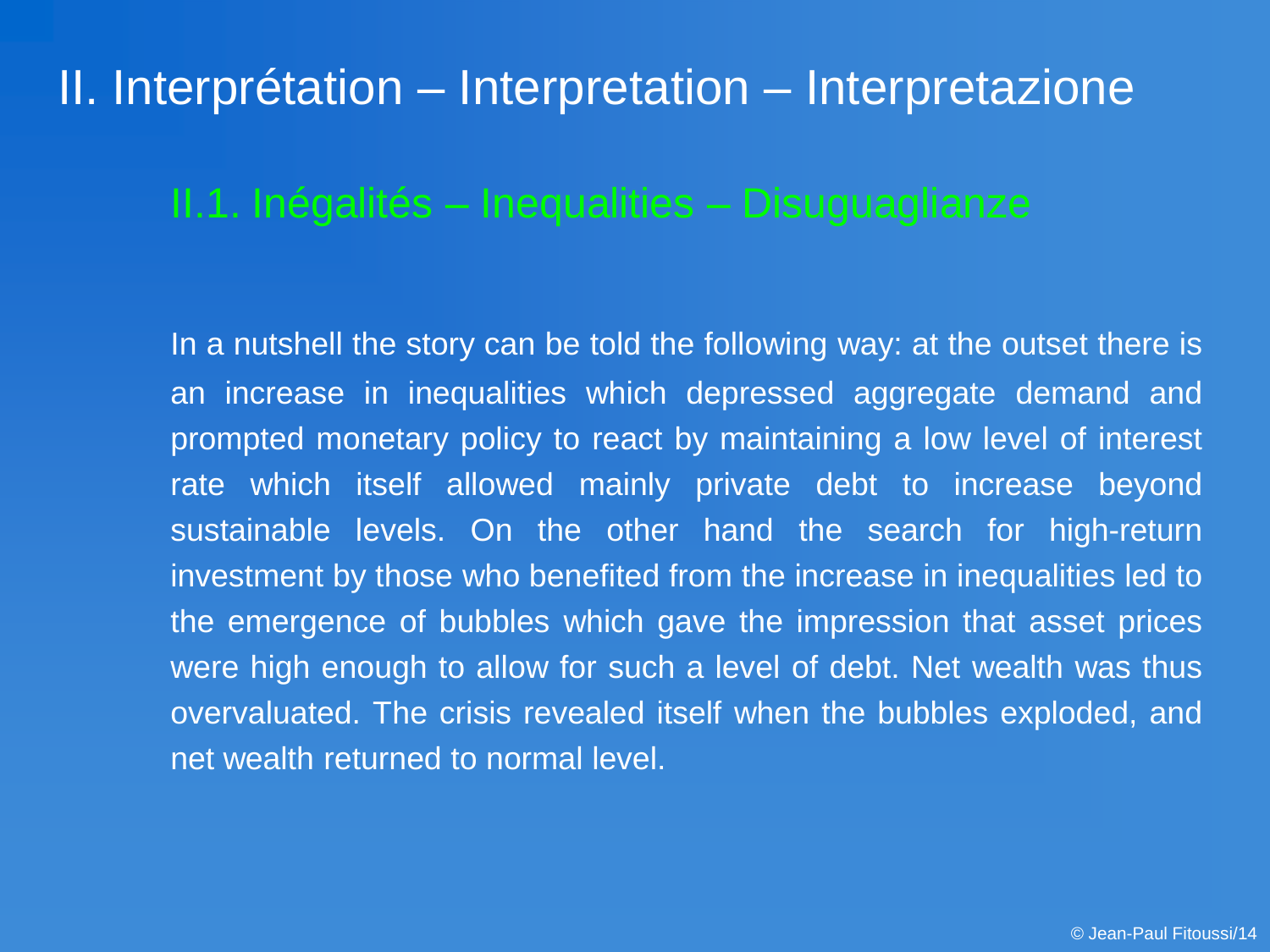# II. Interprétation – Interpretation – Interpretazione II.1. Inégalités – Inequalities – Disuguaglianze

So although the crisis may have emerged in the financial sector, its roots are much deeper and lie in a structural change in income distribution that had been going on for twenty-five years. From this perspective, what caused the crisis had been building up endogenously.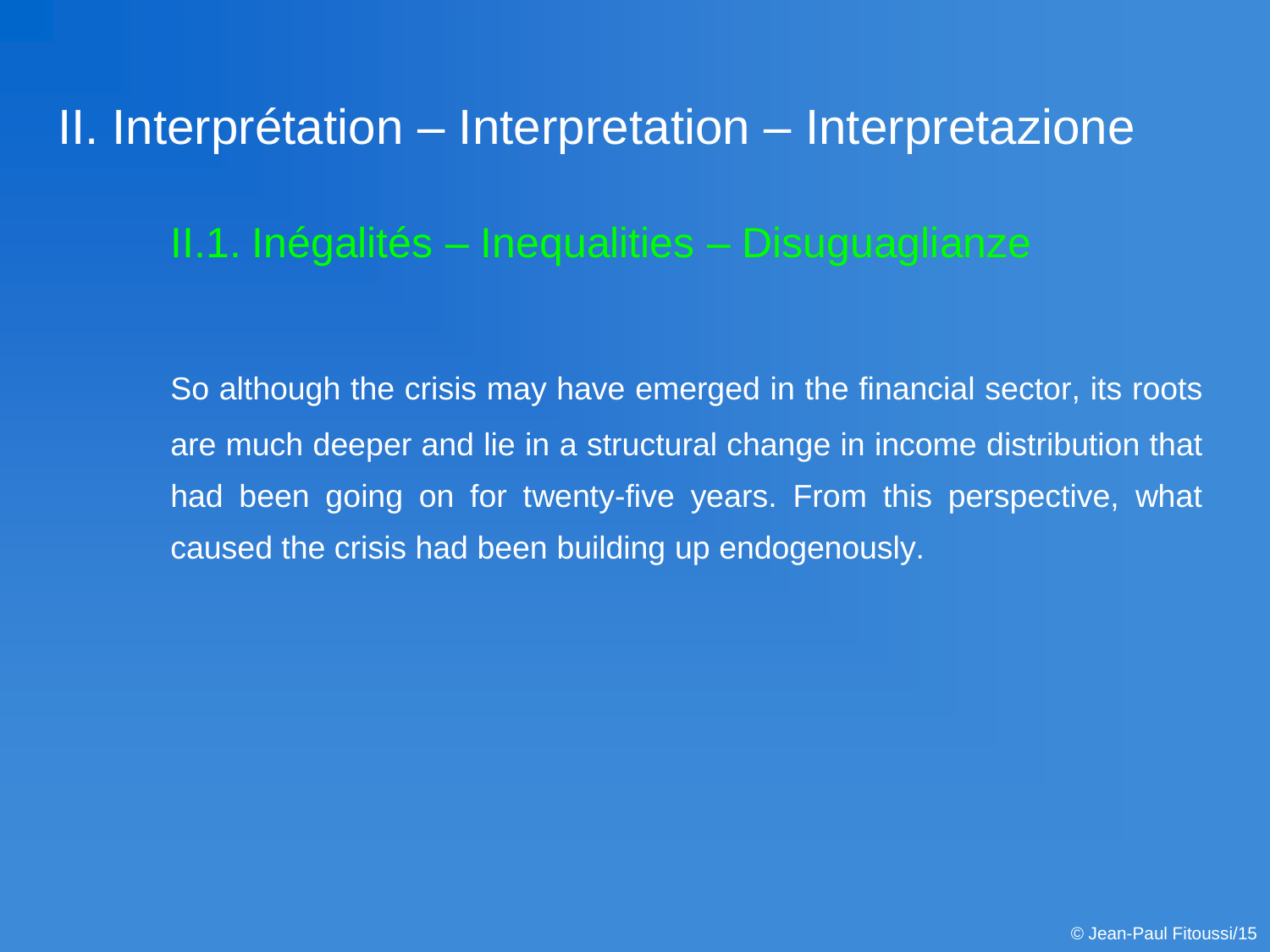II. Interprétation – Interpretation – Interpretazione

#### II.2. Déséquilibres globaux – Global Imbalances – Squilibri Globali

Global demand ran into further problems because of the way the Asia crisis of 1997 was managed. The international financial institutions imposed at that time to the countries which needed help a structural adjustment program and in particular very restrictive macroeconomic policies.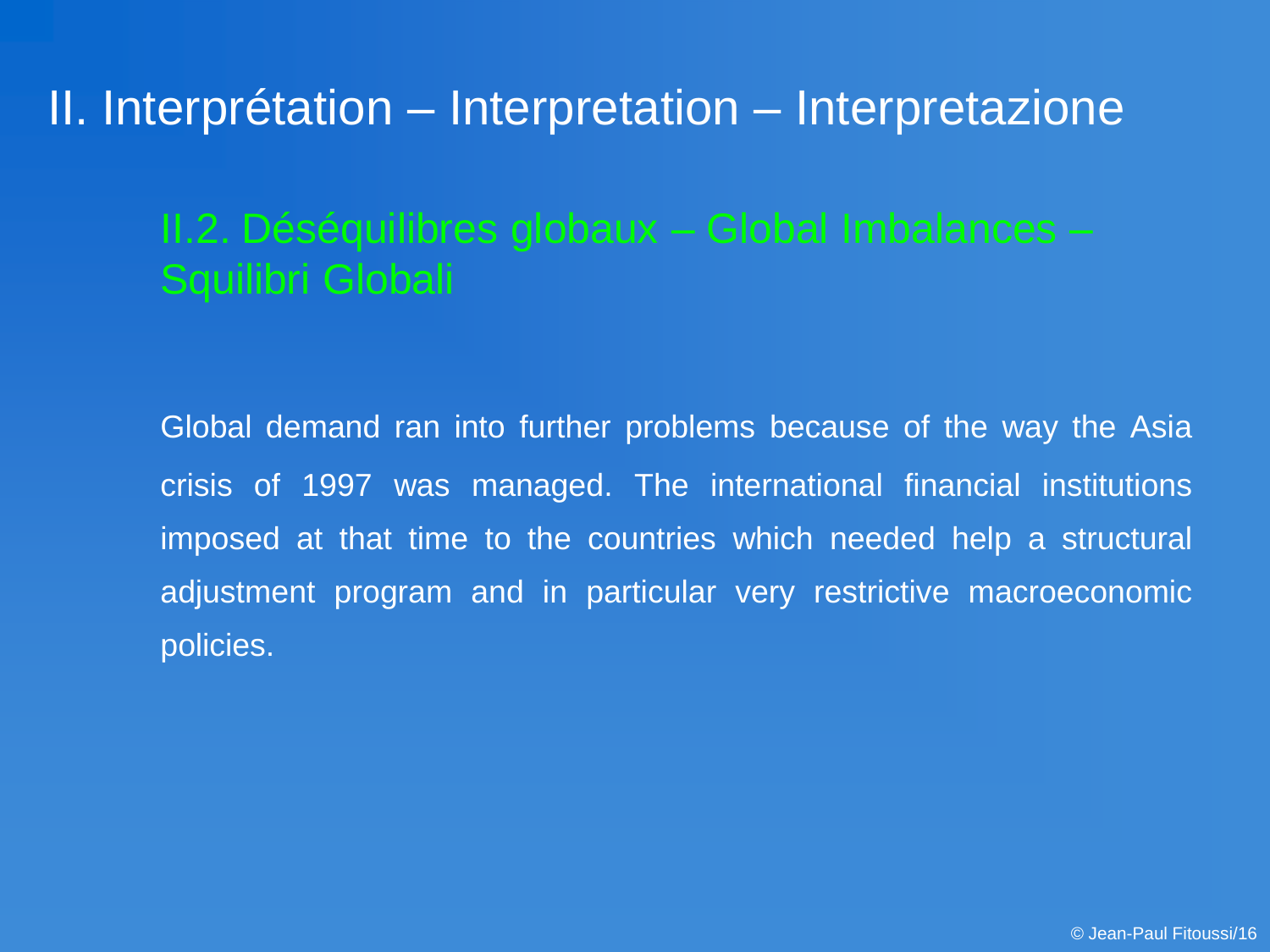## II. Interprétation – Interpretation – Interpretazione

#### II.2. Déséquilibres globaux – Global Imbalances – Squilibri Globali

These countries had no choice but to conduct pro-cyclical policies. Most countries learnt during this episode that to avoid such tutelage, they need to self-insure against macroeconomic instabilities, and that the only way of doing it was to accumulate reserves. This pressed down global demand even further.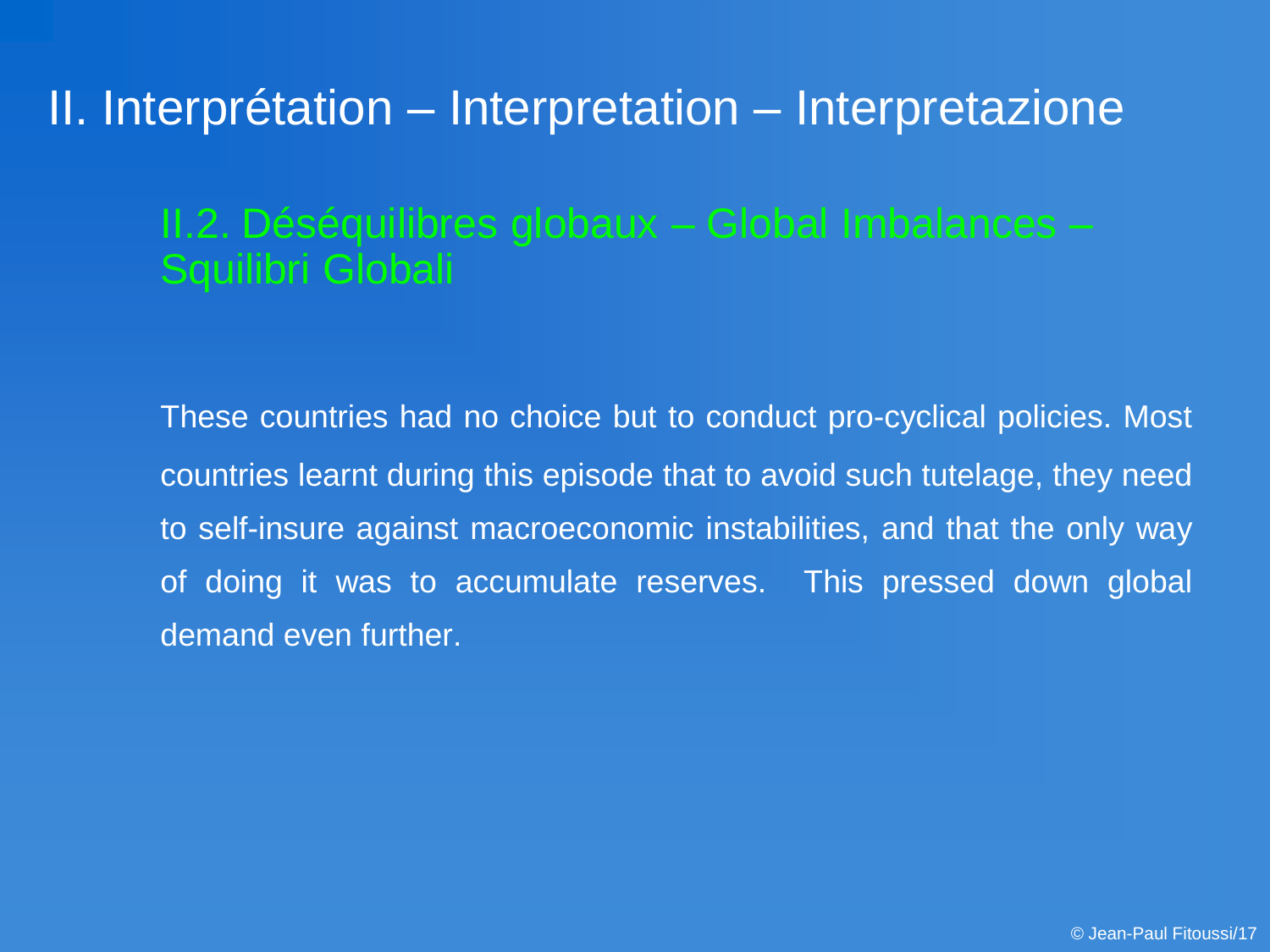#### III.1. Punti communi

- primo punto in communo : entrambe hanno come consequenza la reintroduzione, in condizione di urgenza, del potere pubblico, incaricato di evitare il colasso generale. Per almeno due ragioni : il disfunzionamente dei mercati e/o la loro assenza.

- seundo punto in commune : il problemo nasce della « preferenza per il presente » o meglio del deprezzamente del futuro.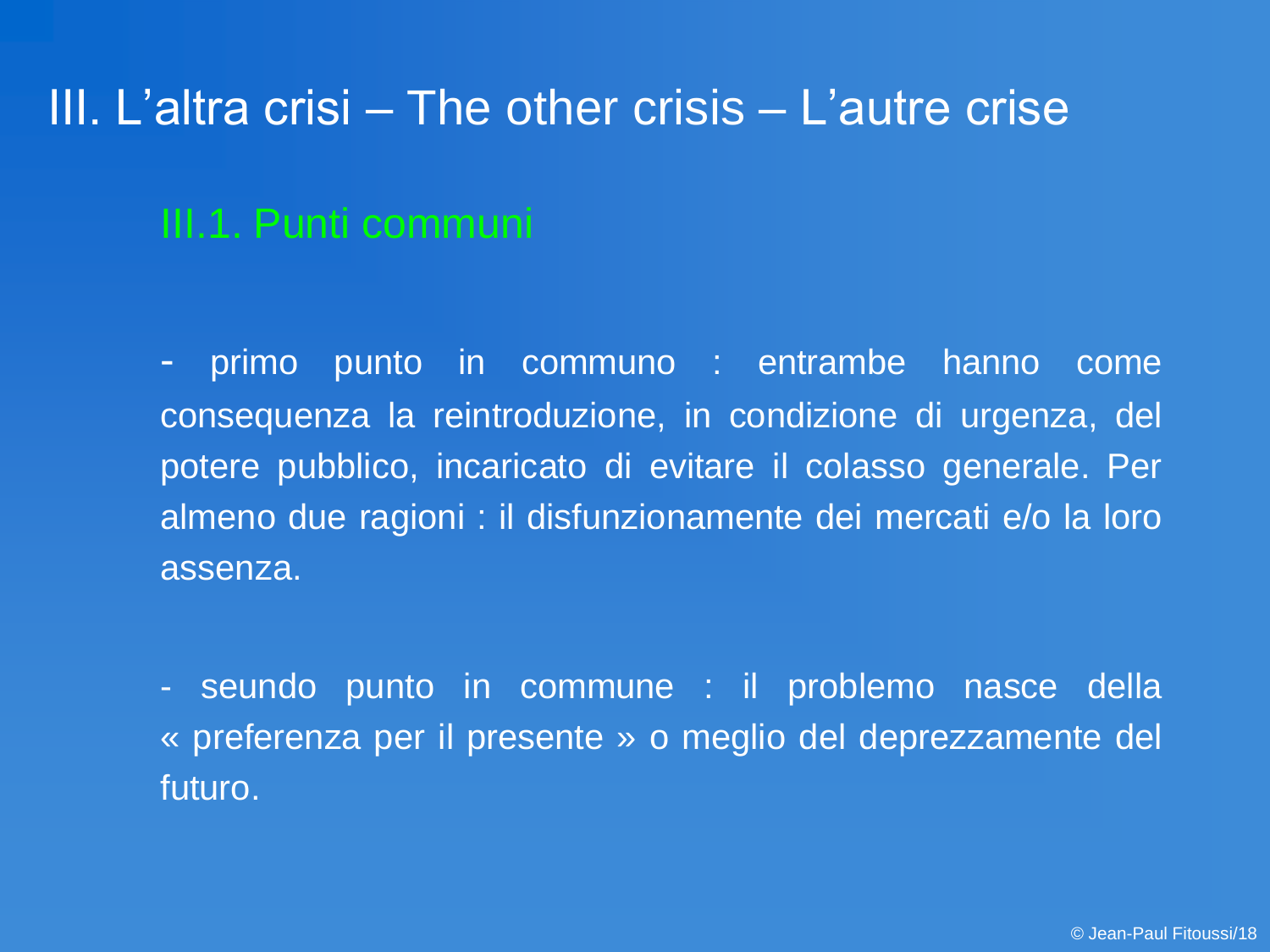#### III.2. Sostenabilità

At the micro level, sustainability means that individuals and/or families think that the future for them and their children and grandchildren will be better than the past, or at least not worse than the present.

Whatever measure we devise, we have to recognize that it will be grounded on our present imperfect knowledge of the future. Even high levels of consumption of natural ressources might be sustainable, if there is rapid enough tecnological progress.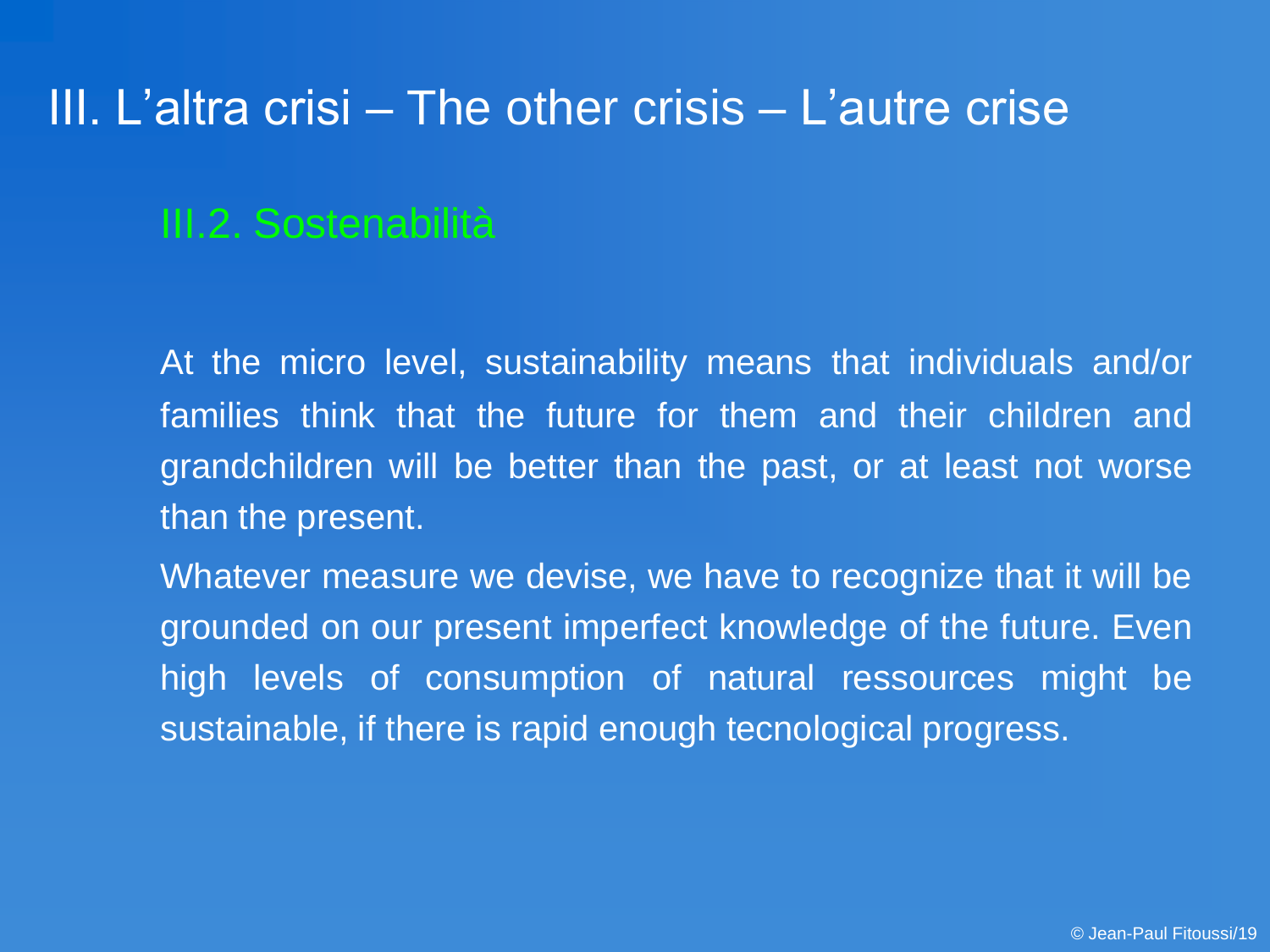#### III.2. Sostenabilità

Still, it is important for any society to form an assessment, no matter how imperfect, about whether its current consumption or well-being is sustainable, and whether this is coming at the expense of future generations. We can ascertain whether a society's wealth is increasing or decreasing (per capita). If (appropriately measured) it is increasing, then presumably society can do in the future whatever it did today, i.e. it can sustain its per-capita income. But we need a *comprehensive measure* of wealth, and we need to be sure that the valuations are correct. A comprehensive measure obviously includes measures of physical capital, human capital and natural capital (including the environment). Changes in capital include those arising from investment in plant and equipment, education, the depletion of natural resources, depreciation of physical capital, and environmental degradation.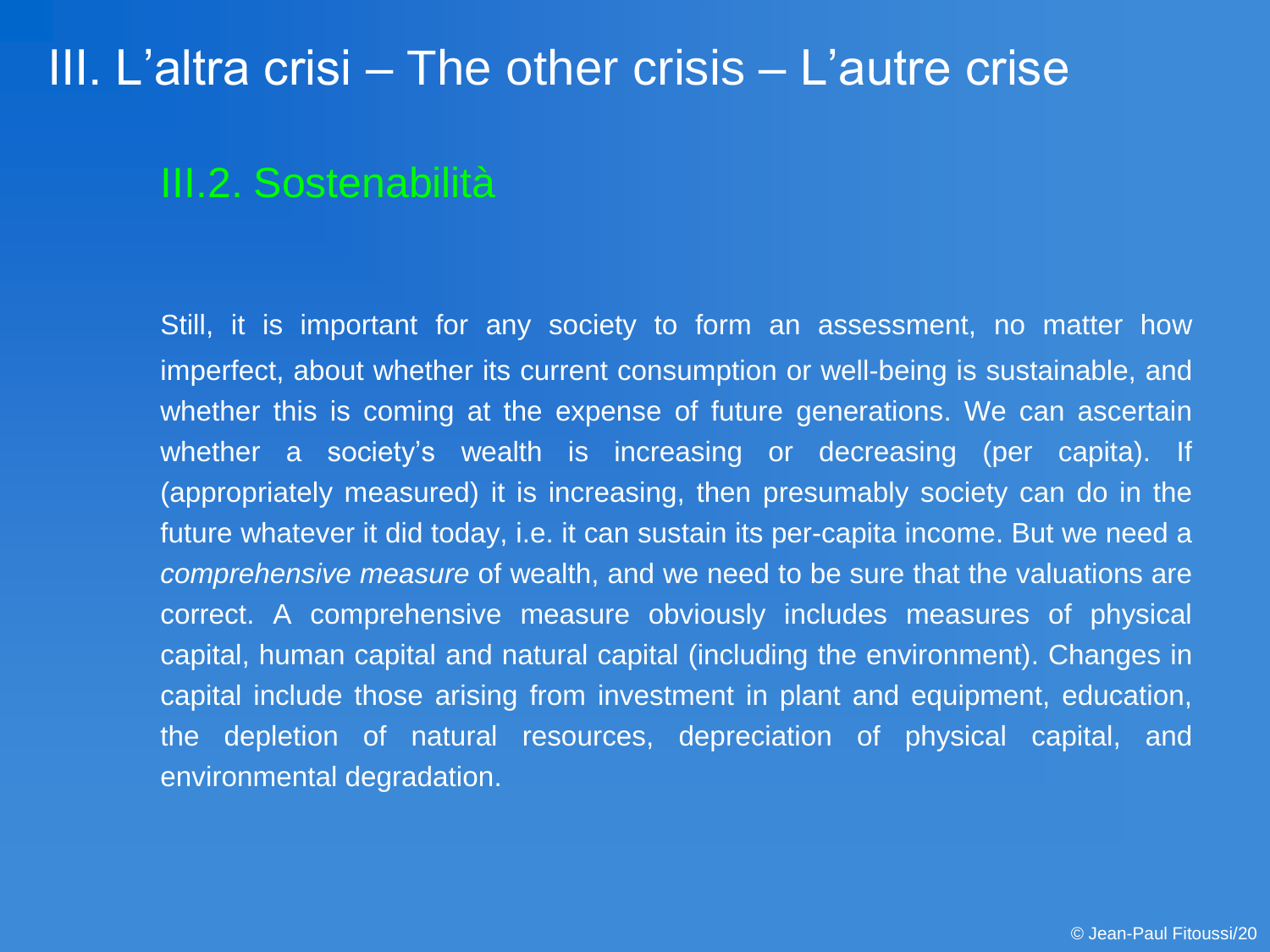#### III.2. Sostenabilità

What is relevant, of course, is not just the level of aggregate consumption, but also particular policies. There is, for instance, concern that America's health care system is *unsustainable*, in the sense that it seems to require an ever-increasing share of GDP. Some economists use forecasts of future prices to estimate the necessary taxes that would have to be levied to sustain it, or, in the absence of additional taxes, the magnitude of the debt. One has to be careful, however, using such naïve extrapolations. *Something* will have to adjust – the policies are correctly identified as "non-sustainable". But it is probably wrong to infer that expenditures will simply increase in the way forecast. There are limits to the share of GDP that a society will be willing to devote to medical care.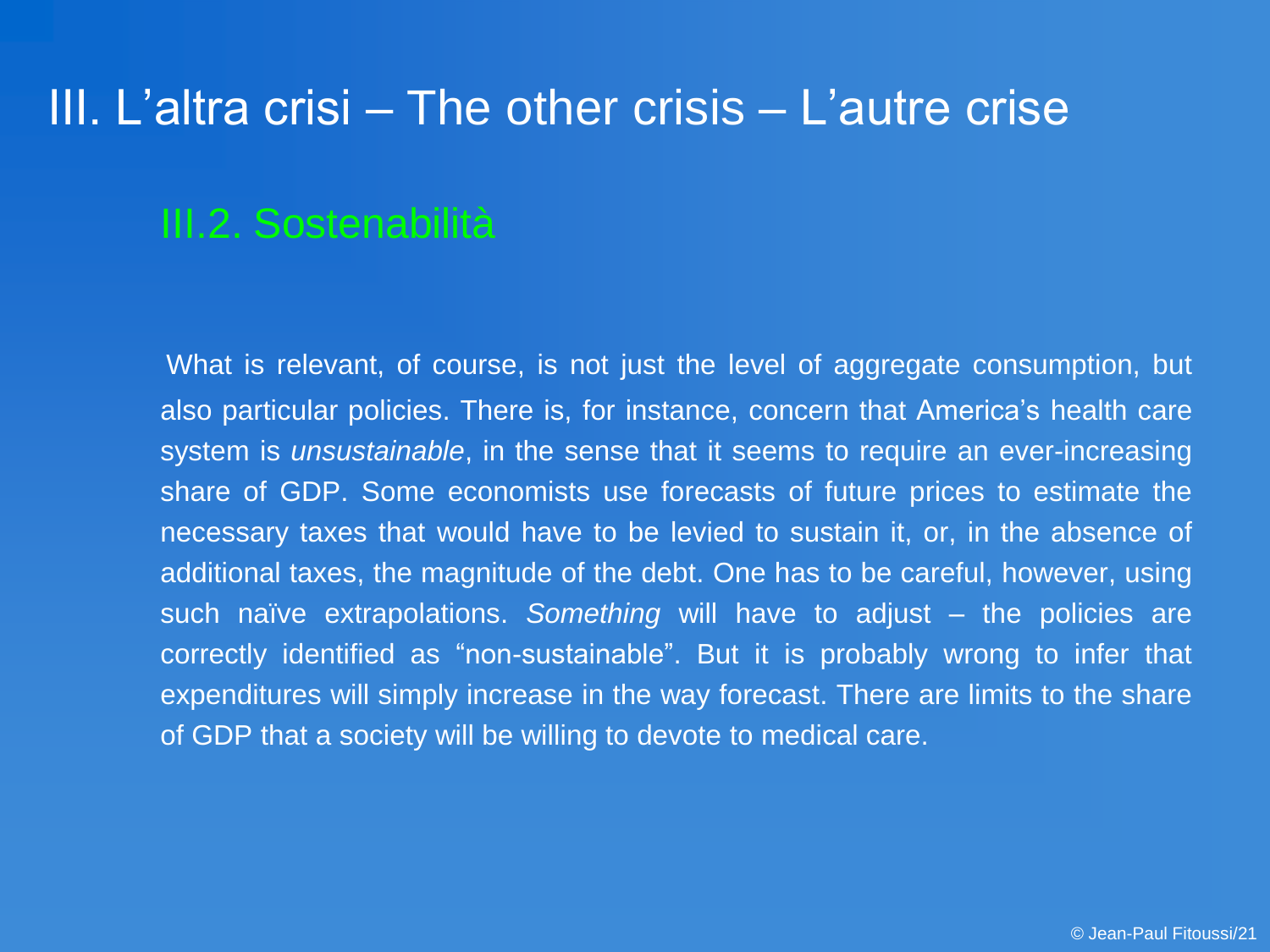#### III.2. Sostenabilità

The most serious distortions in market prices arise out of the failure to price scarce environmental resources. The market today assigns no or a low price to carbon emissions, and yet there is a broad scientific consensus that there is a real scarcity value. The world is rapidly using up the available global "carbon space", but those who are using it are not being charged. The result is that the prices of all goods and services that make use of this carbon space – essentially *all* goods and services – are being distorted.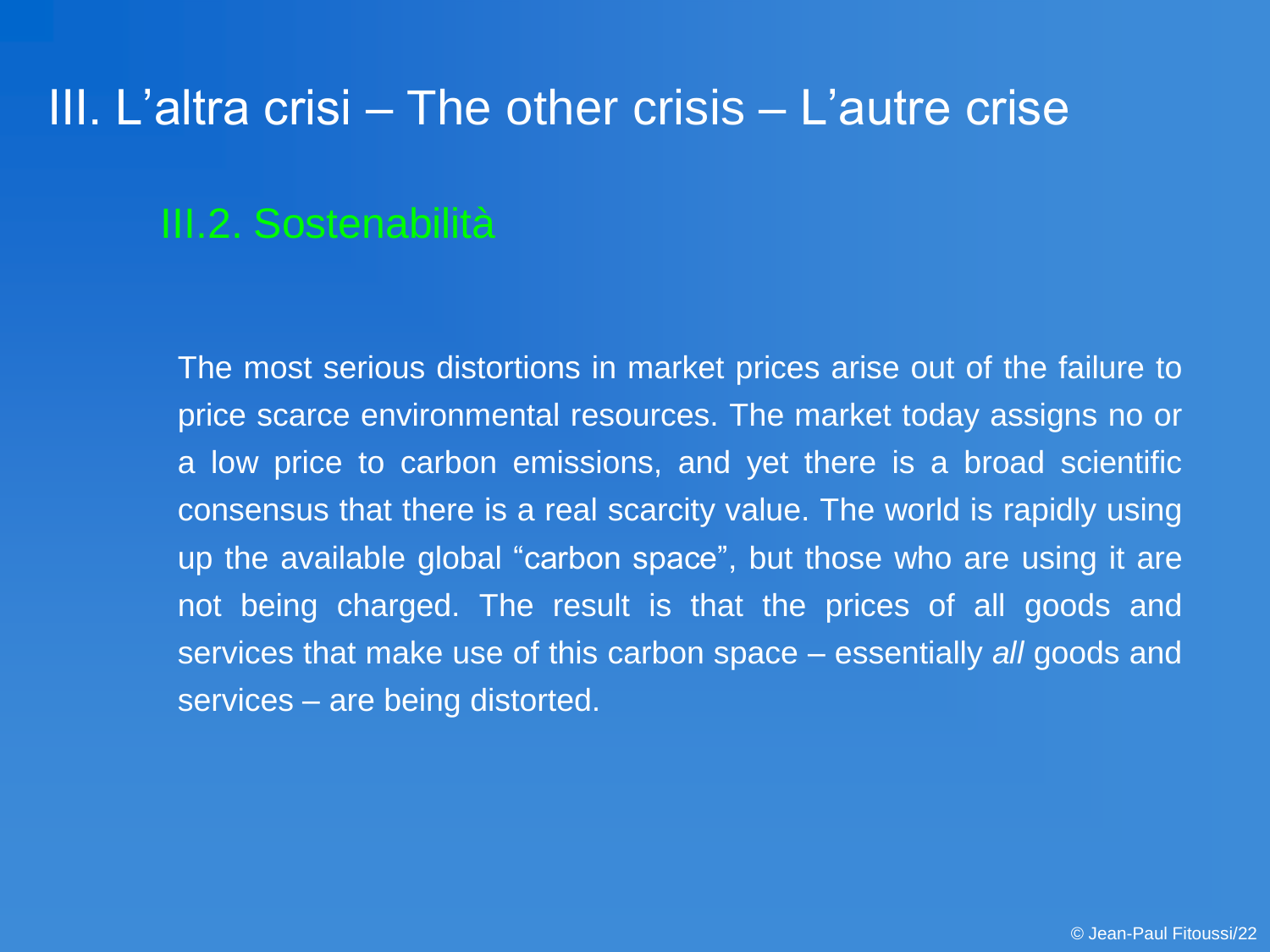#### III.2. Sostenabilità

There have been many attempts at building indicators of sustainable development. Some of them directly stem from an accounting framework (the Nordhaus-Tobin approach) and are therefore familiar to economists or accountants. Many of these have been based on the Samuelson-Hicks welfare approach. Some others are more specifically environmental and have become very popular amongst NGOs and environmentalists. Several statistical bodies or scholars have, in parallel, developed eclectic approaches that combine several dimensions of sustainability, under the form either of extensive dashboards or of so-called "composite" indicators that add up, in one way or another, various indicators to form an "index".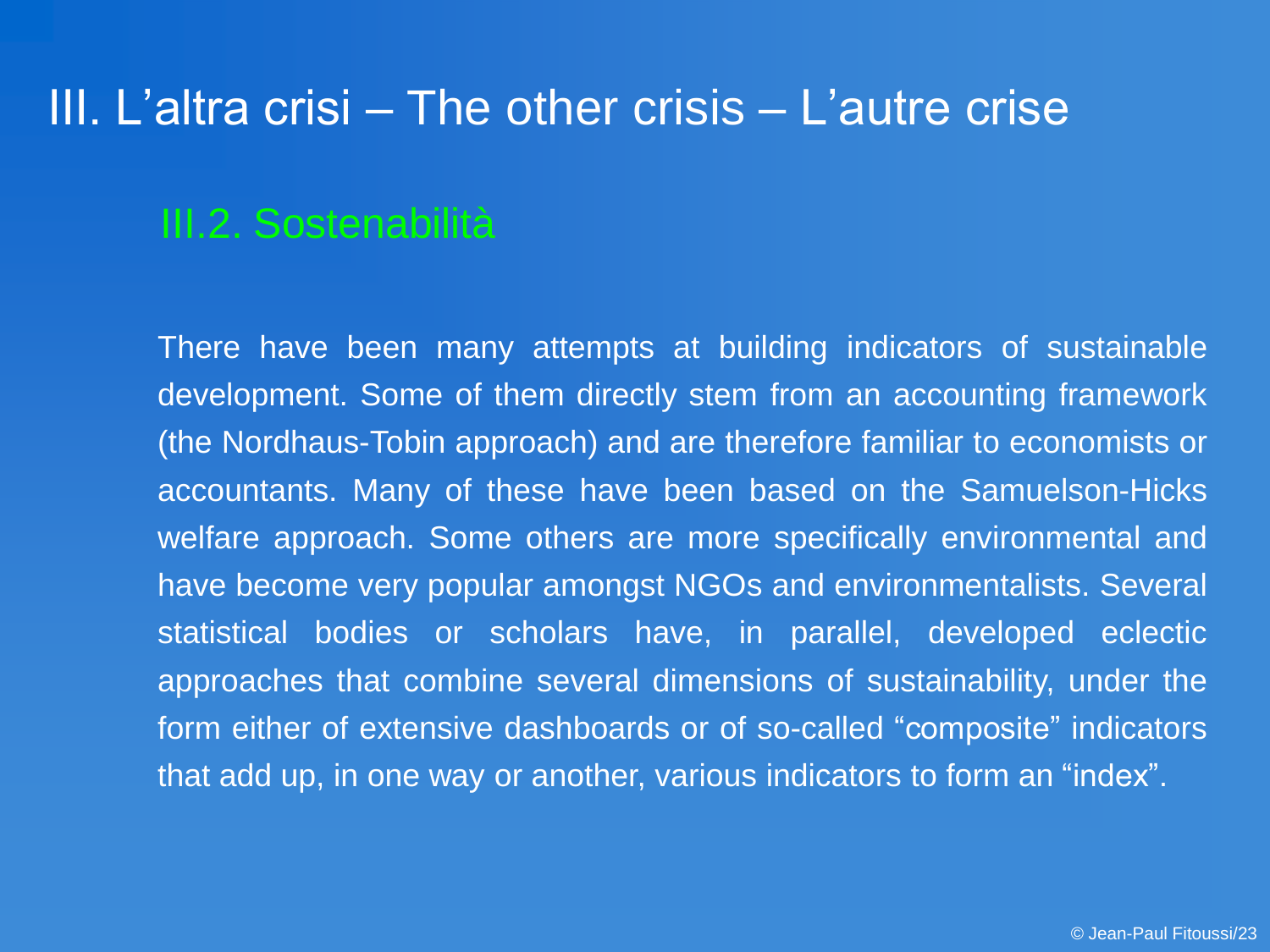#### ANS for selected countries, 1970-2006

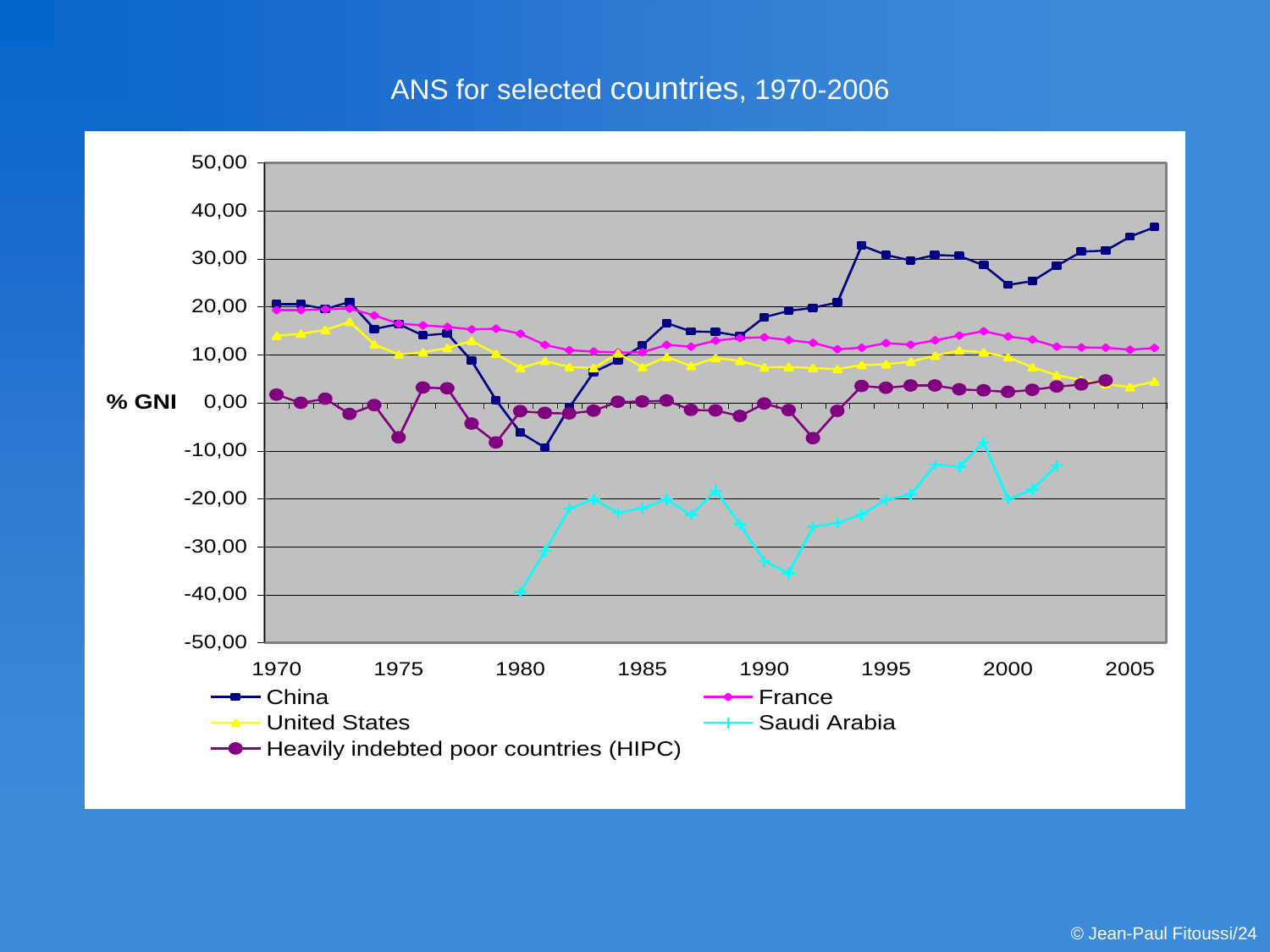#### Humanity's ecological footprint by component 1961-2005



Source : Ewing et al. (2008).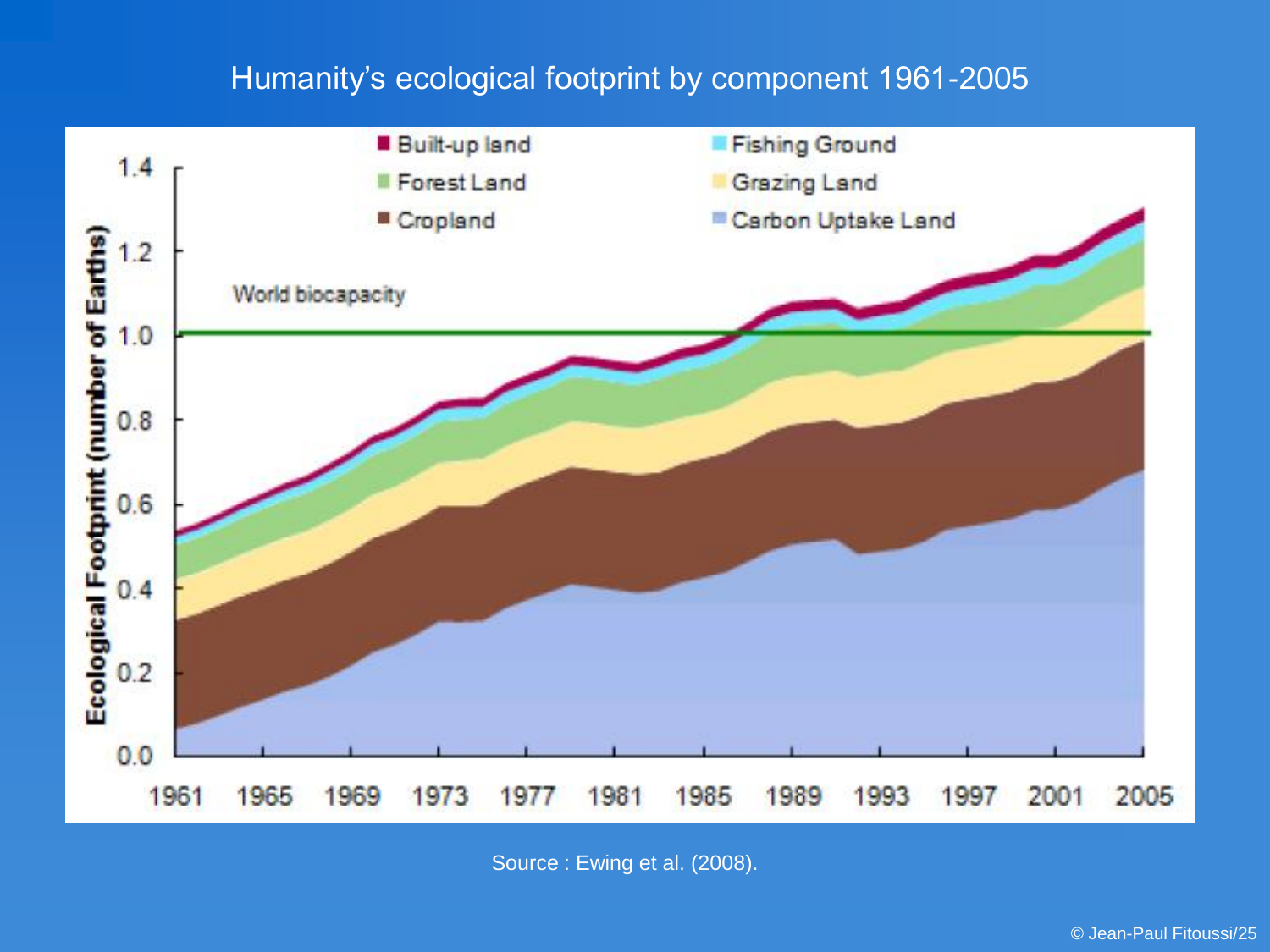#### Geographical distribution for Adjusted Net Savings



Source : World Bank, data for 2006.

Reading: Countries are ranked from the most unsustainable (in white) to the most sustainable (in dark). Nonsustainability can be due either to the overextraction of exhaustible resources or to low investment in human and physical capital. The frontiers of countries with missing values are not represented.